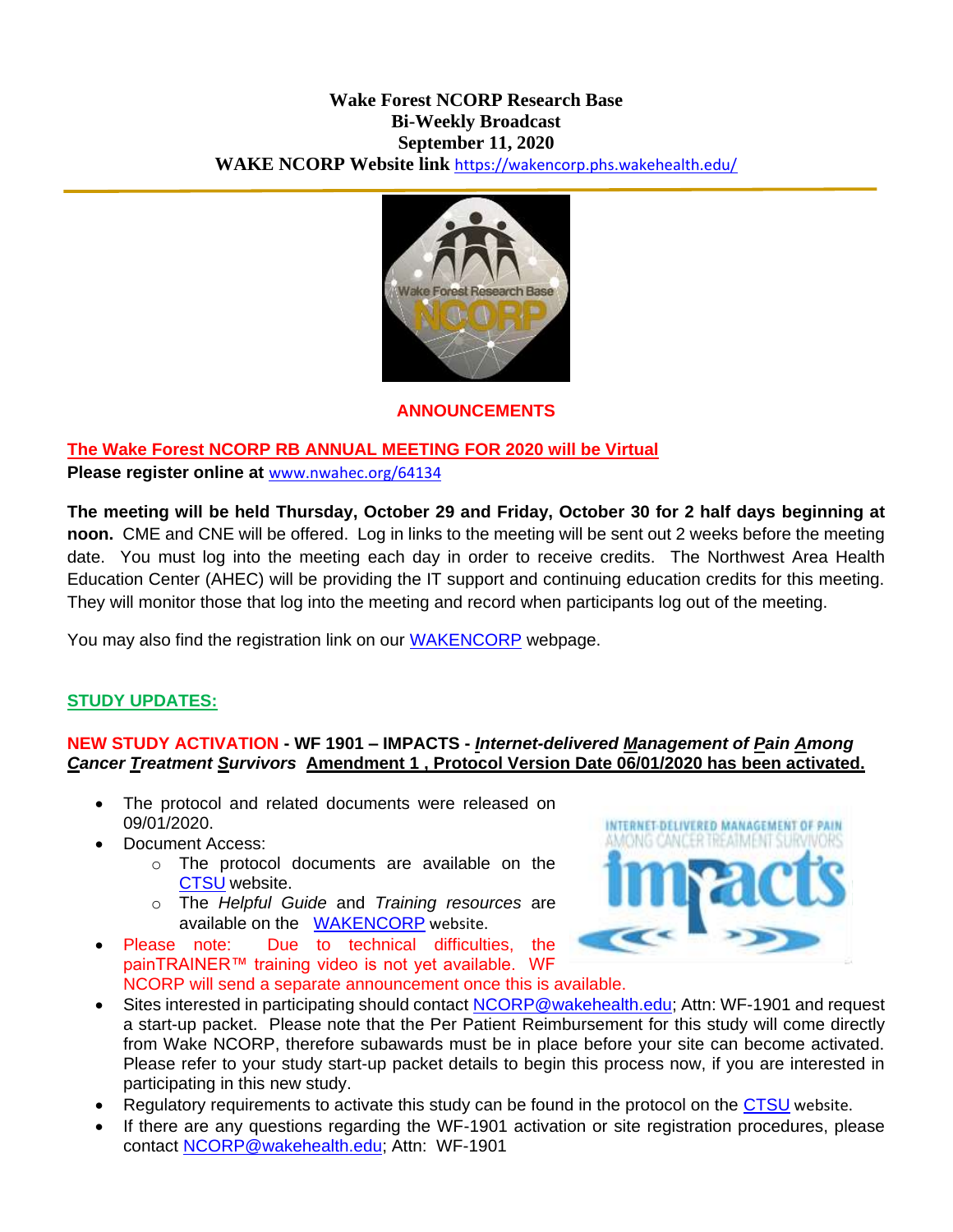## **WF 1805CD – HN Star –** *Implementation of and Effectiveness Trial of HN Star*

- The Wake Forest NCORP Research Base's new CCDR study was activated on August 10, 2020. The recording of the August informational webinar is posted to the [WAKENCORP](https://wakencorp.phs.wakehealth.edu/) website. If you would like a copy of the webinar slides or are interested in participating in this study, **please contact NCORP@wakehealth.**
- An amendment is in progress with an anticipating activation date of late September.

## **WF 1804CD AH-HA –** *Assessing Effectiveness and Implementation of an HER Tool to Assess Heart Health Among Survivors*

- Amendment 3 has been activated, and all revised documents have been posted to CTSU.
- The study has been amended to include:
	- Waiver of documentation of written consent
	- **Study visit conducted via videoconference**
- Updated site eligibility by removing list of participating sites from the cover page.
- Spanish documents (surveys and recruitment materials) were posted to CTSU 08/21/20. The protocol version date is 06/05/2020.

**Please contact Eleanor Davidson at [ecdavids@wakehealth.edu](mailto:ecdavids@wakehealth.edu)** if your site is interested in participating in this study. *NOTE: this is a site specific protocol which requires pre-approval to participate.*

## **WF-1806 M&M** *Myopenia and Mechanisms of Chemotherapy Toxicity in Older Adults with Colorectal Cancer (M&M)* **Amendment 3, Protocol Version Date 05/01/20, Release Date 08/20/20**

- The amended protocol and related documents were released on Thursday, August 20th. This study has been amended to allow patients who cannot read but can comprehend English or Spanish to be eligible. There has also been the addition of an Off Study timepoint to mark the end of follow-up and allow for documentation of patients who withdraw consent.
- The protocol documents are available on the [CTSU](https://www.ctsu.org/Public/Default.aspx?ReturnUrl=%2f) website at this time.
- The *Helpful Guidelines*, *FAQs*, and *Training Attestation* documents are still available on the [WAKENCORP](https://wakencorp.phs.wakehealth.edu/) website.

If there are any questions regarding the WF-1806 activation or site registration procedures, please contact [NCORP@wakehealth.edu;](mailto:NCORP@wakehealth.edu) Attn: WF-1806.

#### **WF 97116 REMEMBER –** *A Phase 3 Randomized Placebo Controlled Clinical Trial of Donepezil in Chemotherapy Exposed Breast Cancer Survivors with Cognitive Impairment*

- **WE NEED YOUR HELP!** We are closing in on our target accrual for the REMEMBER study. Currently we have accrued 257 patients and our target is 276! We would like to encourage you to focus on minority accruals as we would like to increase our percentage for this study. This is NOT a restriction, just a reminder and update for this study.
- **Patient Status Forms –** Please remember to fill out a Patient Status form once your patient has completed the study intervention and follow-up. You should also fill out a Patient Status form whenever your patient quits taking the study medication for any reason or withdraws from the study.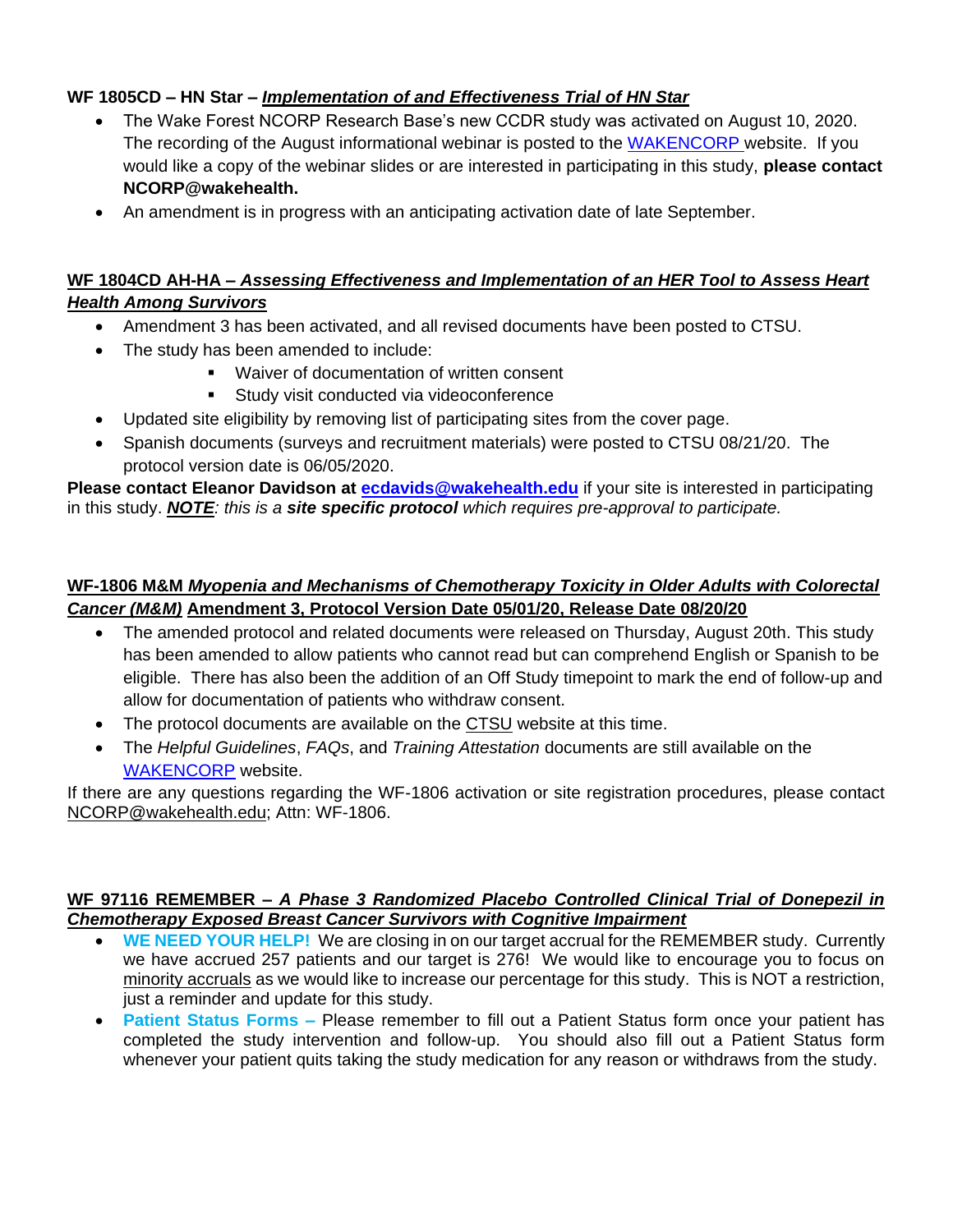### **General WF NCORP RB Biospecimen Lab Management:**

## **NEW – Samples for DNA Isolation – Shipping Address Change**

The address for samples to be shipped for DNA isolation on the two studies listed below has changed. *Please request new pre-paid shipping labels by sending your Site's contact name and address to [NCORP@wakehealth.edu.](mailto:NCORP@wakehealth.edu)* If you have a sample to send before you receive your replacement labels, you may still use your current labels as we will be monitoring the other address for packages.

- WF-97116 Remember
- WF-1801 Ramipril

The new address is: WF NCORP Biospecimen Lab Wake Forest Biotech Place 575 Patterson Avenue, Suite 240-250 Winston-Salem, NC 27101 Phone: (336) 716-2581

## **NOTE: Missed samples can be collected at any future clinical or study visit as it reflects a germline process that will not be affected by treatments.**

- Please request your lab kits before you run completely out of kits. This will ensure that there will be no delay in getting samples shipped to the Biospecimen Laboratory.
- Please check and record your stored Biospecimen kit expiration dates.
- Please do not ship samples on Thursday or Friday so that samples will not arrive on the weekend.

## **General Data Management** – **How do I find my REDCap data queries?**

*For studies using REDCap data entry (WF-20817CD OASIS, WF-97415 UPBEAT, WF-1801 RAMIPRIL, WF-1802 PCW, WF-1804CD AH-HA, WF-1805CD HN-STAR, WF-1806 M&M and WF-1901 IMPACTS) please click the "Resolve Issues" link on the left side menu to check for any open data queries.*

*Please email [NCORP@wakehealth.edu](mailto:NCORP@wakehealth.edu) with any questions you may have regarding the Bi-Weekly information.*